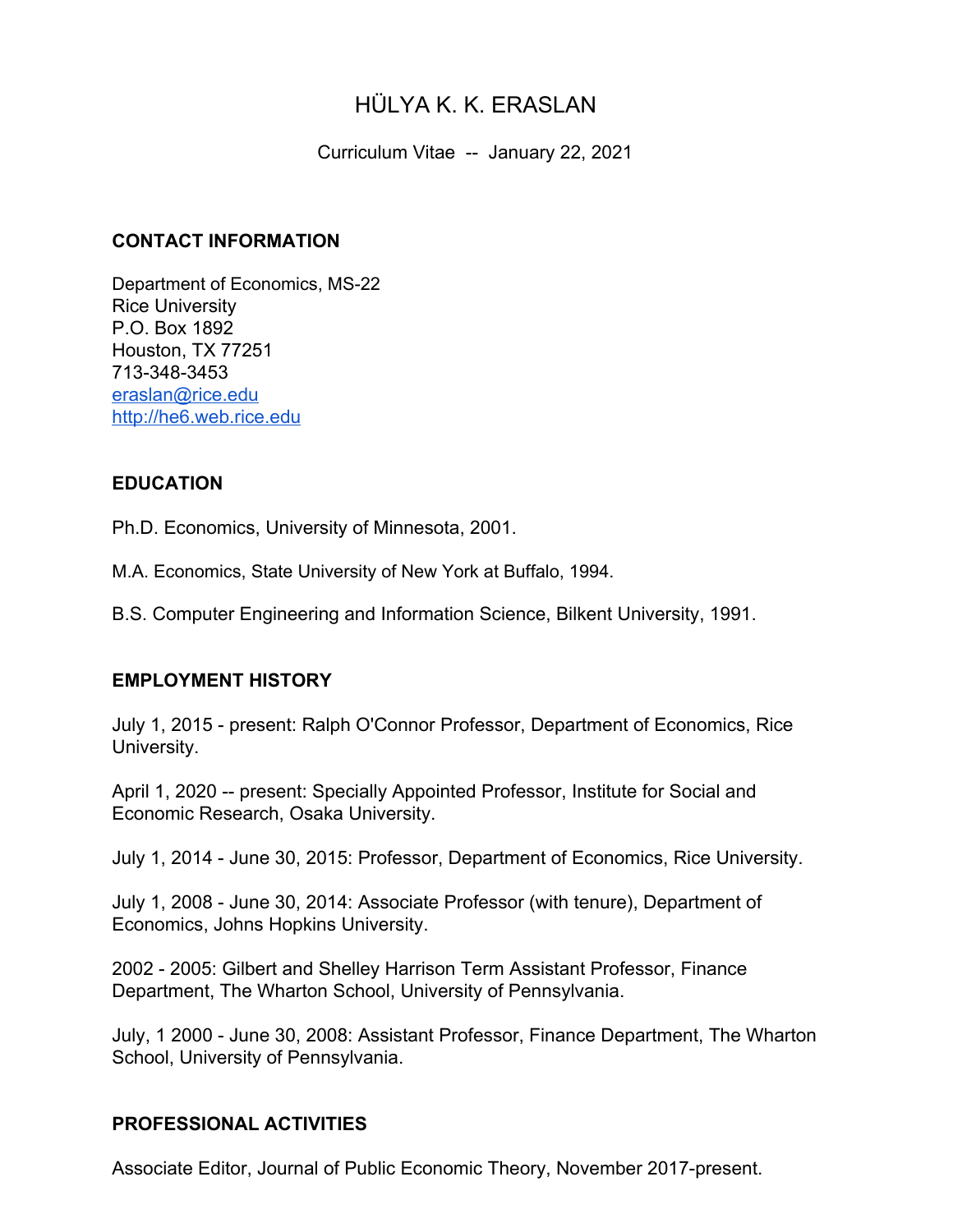Council Member, Game Theory Society, 2016-present (elected position).

Associate Editor, International Journal of Game Theory, July 2013-present.

Associate Editor, Review of Economic Design, July 2013-present.

Associate Editor, International Economic Review, February 2012-present.

Associate Editor, Social Choice and Welfare, February 2011-present.

Guest Editor, International Journal of Economic Theory, 2014.

Panelist, National Science Foundation, 2015, 2016.

## **PUBLICATIONS**

#### **Journal Publications**

"Uniqueness of Stationary Equilibrium Payoffs in the Baron-Ferejohn Model," *Journal of Economic Theory,* March 2002, 103, 11-30 (lead article).

"Majority Rule in a Stochastic Model of Bargaining," (with Antonio Merlo), *Journal of Economic Theory*, March 2002, 103, 31-48.

"Coalition Governments and Comparative Constitutional Design," (with Daniel Diermeier and Antonio Merlo), *European Economic Review*, May 2002, 46, 893-907.

"A Structural Model of Government Formation," (with Daniel Diermeier and Antonio Merlo), *Econometrica*, January 2003, 71, 27-70.

"Strategic Candidacy for Multivalued Voting Procedures," (with Andrew McLennan), *Journal of Economic Theory*, 2004, 117, 29-54.

"Bicameralism and Government Formation," (with Daniel Diermeier and Antonio Merlo), *Quarterly Journal of Political Science*, 2007, 2:3, 227-252.

"Corporate Bankruptcy Reorganizations: Estimates From a Bargaining Model," *International Economic Review*, 2008, 49:2, 659-681.

"Strategic Voting over Strategic Proposals," (with Philip Bond) *Review of Economic Studies*, 2009, 77:2, 459-490.

"Information-Based Trade," (with Philip Bond), *Journal of Economic Theory*, 2010, 145, 1675-1703.

"Informational Loss in Bundled Bargaining," (with Ying Chen), *Journal of Theoretical Politics*, 2013, 25:3, 338-362.

"Uniqueness of Equilibrium Payoffs in Coalitional Bargaining," (with Andrew McLennan), *Journal of Economic Theory*, 2013, 148:6, 2196-2222.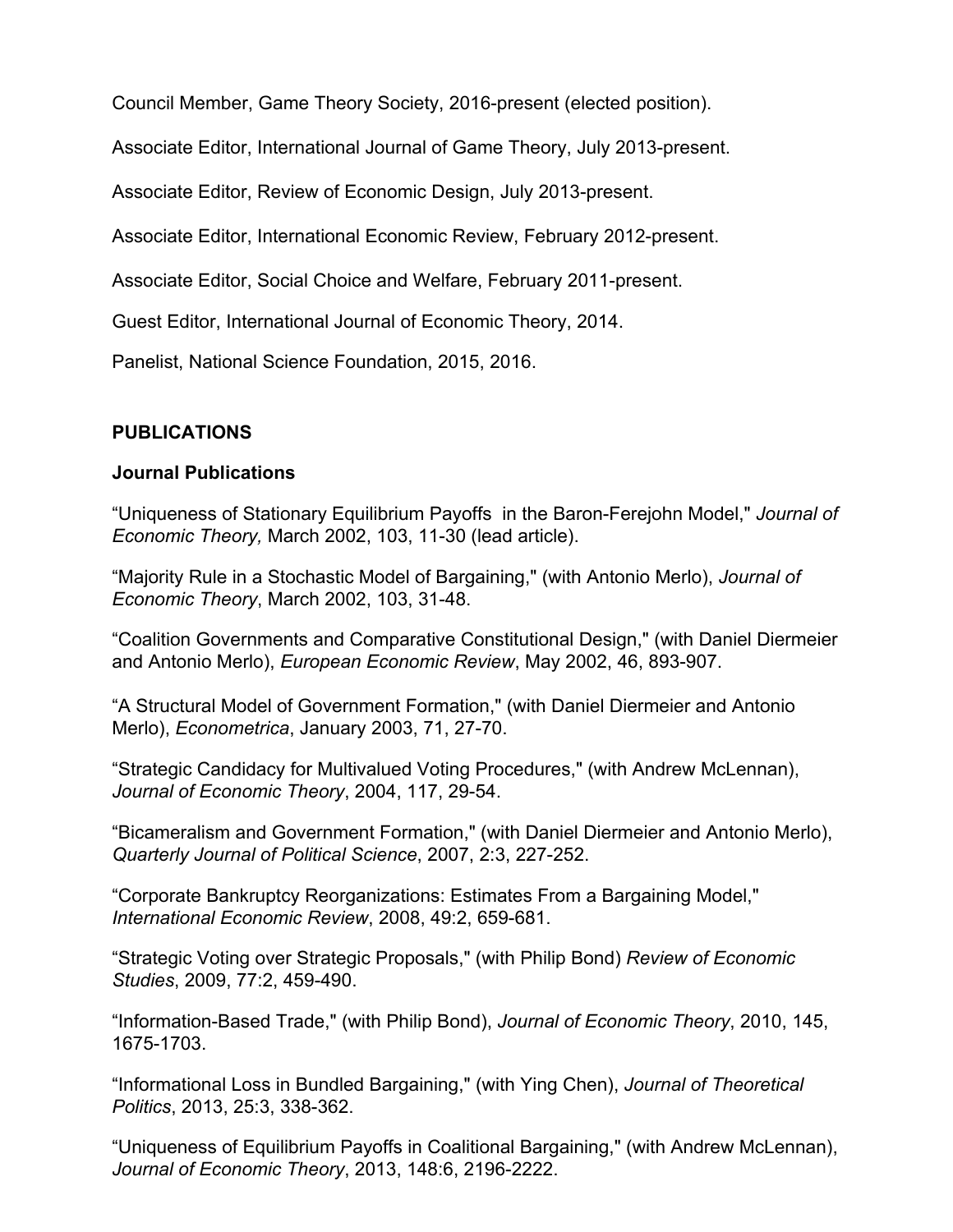"Rhetoric in Legislative Bargaining with Asymmetric Information," (with Ying Chen), *Theoretical Economics*, 2014, 9:2, 483-513.

"Mandatory vs. Discretionary Spending: The Status Quo Effect," (with Renee Bowen and Ying Chen), *American Economic Review*, 2014, 104:10, 2941-2974 (lead article).

"Uniqueness of Equilibrium Payoffs in the Baron-Ferejohn Model With Risk-Averse Players," *International Journal of Economic Theory*, 2015, 12, 29-40.

"Efficiency of Flexible Budgetary Institutions" (with Renee Bowen, Ying Chen and Jan Zápal), *Journal of Economic Theory*, 2017, 167, 148-176.

"Dynamic Agenda Setting," (with Ying Chen), *American Economic Journal: Microeconomics*, 2017, 9(2), 1-32 (lead article).

"An Anatomy of U.S. Personal Bankruptcy under Chapter 13," (with Gizem Koşar, Wenli Li and Pierre-Daniel Sarte), *International Economic Review*, 2017, 58 (3), 671-702 (lead article).

"Some Unpleasant Bargaining Arithmetics" (with Antonio Merlo), *Journal of Economic Theory*, 2017, 171, 293-315.

"Legislative and Multilateral Bargaining" (with Kirill Evdokimov), *Annual Review of Economics,* 2019, 11, 443-472.

"Learning While Setting Precedent" (with Ying Chen), *Rand Journal of Economics* (forthcoming).

#### **Other Publication**

The Effects of Constitutions on Coalition Governments in Parliamentary Democracies," (with Daniel Diermeier and Antonio Merlo), in Roger Congleton and Birgitta Swedenborg (eds.), Democratic Constitutional Design and Public Policy, Analysis and Evidence, Cambridge: MIT Press, 2006, 133-161.

#### **Working Papers**

"Identification and Estimation of Large Network Games with Private Link Information" (with Xun Tang)

"Bargaining in the Shadow of Uncertainty" (with Marina Agranov and Chloe Tergiman)

"Dynamic Legislative Bargaining" (with Kirill Evdokimov and Jan Zápal)

## **AWARDS, GRANTS AND FELLOWSHIPS**

Rice COVID-19 Research Fund (with Rossella Calvi, Dibya Mishra and Ritika Sethi).

Excellence in Refereeing Award 2018, American Economic Review.

National Science Foundation, Research Grant SES-1730636, 2017-2020 (with Jeremy Fox and Yinghua He).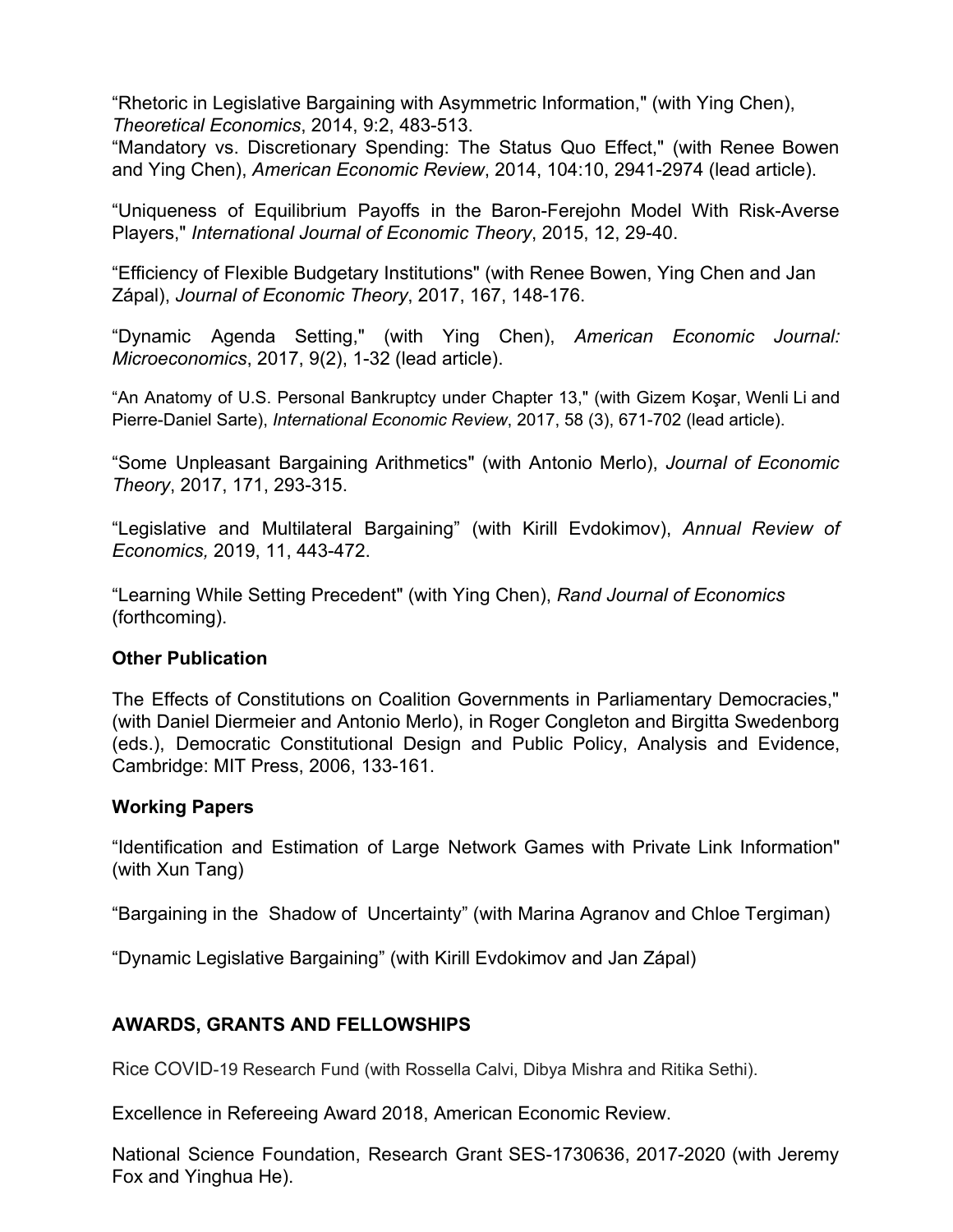Excellence in Refereeing Award 2016, American Economic Review.

Rice University, Social Sciences Research Institute Seed Grant, 2014 (with Gizem Koşar).

FDIC, Center for Financial Research, 2006 (with Wenli Li and Pierre-Daniel Sarte).

National Science Foundation, Research Grant SES-0213755, 2002-2005 (with Antonio Merlo).

University of Pennsylvania, Rodney L. White Research Center 2001-2002, 2002-2003 (with Bilge Yılmaz), 2004-2005, 2005-2006, 2006-2007, 2007-2008.

National Science Foundation Doctoral Dissertation Grant SES-9986574, 2000-2001.

Graduate School Dissertation Fellowship, University of Minnesota, 1999-2000.

Bilkent University Scholarship, 1987-1991.

# **TEACHING AND OTHER ACADEMIC SERVICE**

## **Courses Taught**

Doctoral courses: Game Theory, Computational Game Theory, Microeconomic Theory, Corporate Finance.

MBA course: Corporate Restructuring (developed new course).

Undergraduate courses: Advanced Corporate Finance, Corporate Restructuring.

#### **PhD Student Supervision**

#### **Rice University:**

Thesis Committee Member of (department): Paul Barton (Economics), Alberto Mokak Teguia (Finance), Hao Zhou (Economics), Cem Birol (Political Science), Mengming Dong (Finance), Seung Lee (Accounting).

#### **Johns Hopkins University:**

Thesis Advisor/Co-Advisor of (first placement): Haomiao Yu (Ryerson University), Matthew N. White (University of Delaware), Leyla Karakaş (Syracuse University), Gizem Koşar (Federal Reserve Bank of New York), Metin Uyanık (University of Queensland and postdoc at Wallis Institute of Political Economy, University of Rochester).

Thesis Committee Member of (department): Viplav Saini (Economics), İlhan Ӧzen (Economics), Lin Fan (Department of Geography and Environmental Engineering), Kiichi Tokuoka (Economics), Mariam Mufti (Political Science), Sarah O'Byrne (Political Science), Tsogbadral Galaabaatar (Economics).

## **University of Pennsylvania:**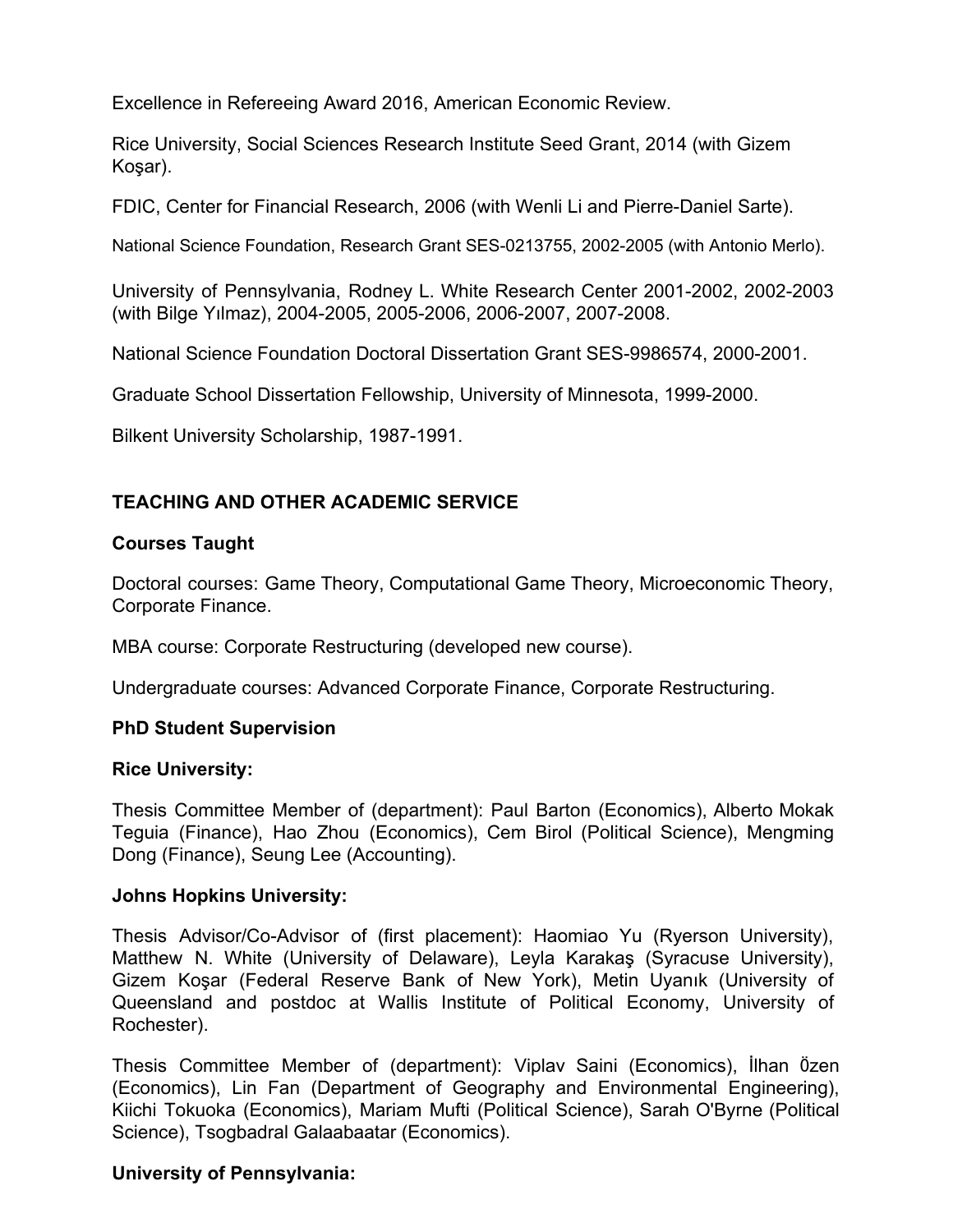Thesis Committee Member of (department): Yoichi Hizen (Economics), Yasutora Watanabe (Economics), Natphorn Chatusripitak (Finance), Pavel Trisch (Finance).

Independent study supervision of 19 undergraduate and MBA students at University of Pennsylvania and Johns Hopkins University.

#### **Other Universities:**

External Thesis Committee Member of: Yuelan Chen (Department of Economics, University of Melbourne), Jiyeling Hong (Department of Finance, University of Toulouse)

## **PROFESSIONAL ACTIVITIES**

Stanford SITE Conference in Political Economic Theory section (co-organizer)**,** July 30-31, 2020 (virtual), LET IX Conference selection committee, Session organizer in 2019 SAET meeting; Organizer of "Political Economy" session in 2018 SAET meeting; Organizer of the Seventh Annual Law and Economic Theory Conference, 2017; Area Organizer for the 2017 American Law and Economic Association Annual Meeting; Organizer of Texas Theory Camp 2016 (with Mallesh Pai); Organizer of "Dynamic Political Economy" sessions in the 2015 (with Vincent Anesi) and 2014 SAET meetings; Stanford SITE Workshop, Dynamic Political Economy (with Renee Bowen and Matthew Jackson) August 2014; "Media and Political Economy" session in the AEA meetings (with Przemek Jeziorski) January 2014; "Debt Restructuring" session in the AEA meetings (with Philip Bond) January 2007; "Bankruptcy and Restructuring Regulations" session in the Conference in Tribute to Jean-Jacques Laffont (with Philip Bond) July 2005; Conference on "Financial Distress, Bankruptcy and Corporate Restructuring" (with Bilge Yılmaz).

Program Committee Member of: Law and Economic Theory Conference IX, North American Meeting of Econometric Society 2019; 19th ACM Conference on Economics and Computation, 2018; Financial Intermediation Research Society Conference on Banking; Corporate Finance and Intermediation, 2004-2015; Meetings of the Social Choice and Welfare, 2008

## **SHORT TERM VISITING POSITIONS**

October 2019: Visiting Scholar, Federal Reserve Bank of Philadelphia.

July-August 2019: Specially Appointed Professor, Osaka University, Institute of Social and Economic Research, Osaka, Japan.

October 2018: Visiting Scholar, Federal Reserve Bank of Philadelphia.

May-August 2018: Visiting Professor, Kyoto University (Institute of Economic Research), Kyoto, Japan.

September 2017: Visiting Scholar, Federal Reserve Bank of Philadelphia.

May 2017: Fernand Braudel Senior Fellow, European University Institute, Florence, Italy.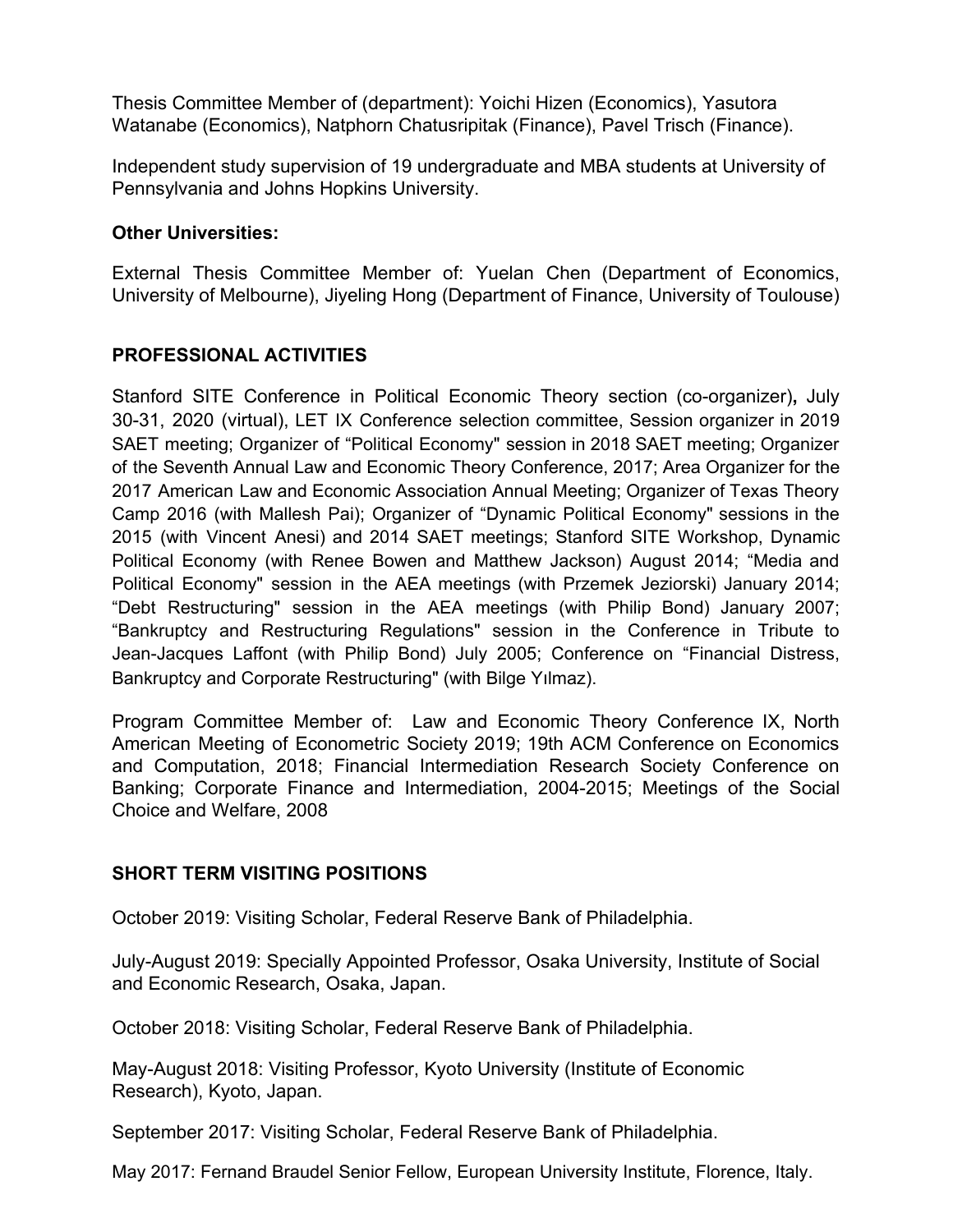December 2016: Visiting Scholar, Federal Reserve Bank of Philadelphia.

May-August 2016: Visiting Professor, Kyoto University (Institute of Economic Research), Kyoto, Japan.

July 2015: Bilkent University, Ankara, Turkey.

June-July 2013: Koç University, Istanbul, Turkey.

July-August 2011: Sabancı University, Istanbul, Turkey.

2005-2008: Visiting Scholar, Federal Reserve Bank of Philadelphia.

## **SEMINAR AND CONFERENCE PRESENTATIONS**

#### **Invited Seminar Presentations (last 5 years)**

2021: Academia Sinicia, Hong Kong Baptist University, Kyoto University, Osaka University, National Taiwan University (virtual)

2020: University of Technology Sydney, University of Queensland, Hong Kong Baptist University and National Taiwan University (virtual), Shanghai Jiao Tong University (virtual), University of Maryland School of Medicine (virtual), University of Utah (virtual)

2019: Emory University, NYU Abu Dhabi, Osaka University (Institute of Social and Economic Research), University of Tokyo, Keio University, University of Edinburgh (Business School), University of Mannheim, Washington University St. Louis, University of Indiana (Kelley School of Business, Business Econo)mics and Public Policy)

2018: Florida International University, Kyoto University (Institute of Economic Research), Osaka University (Institute of Social and Economic Research), Australian National University, University of New South Wales, University of Queensland, Stanford University (GSB Political Economy seminar + brown bag)

2017: University of Chicago (Harris), European University Institute, Federal Reserve Bank of Cleveland, Purdue University, University of Warwick, London School of Economics (Government), New York University (Politics)

## **Conference Presentations/Discussions and Invited Conferences (last 5 years)**

Panelist for Virtual Seminars in Economic Theory, December 3, 2020.

31<sup>st</sup> International Conference on Game Theory, July 2020. (invited talk, virtual)

38th Australasian Economic Theory Workshop (plenary talk), University of Adelaide, February 2020

Law and Economic Theory Conference IX, UT Austin, December 2019.

Conference on Rational Inattention and Political Economy, UCSD, November 2019.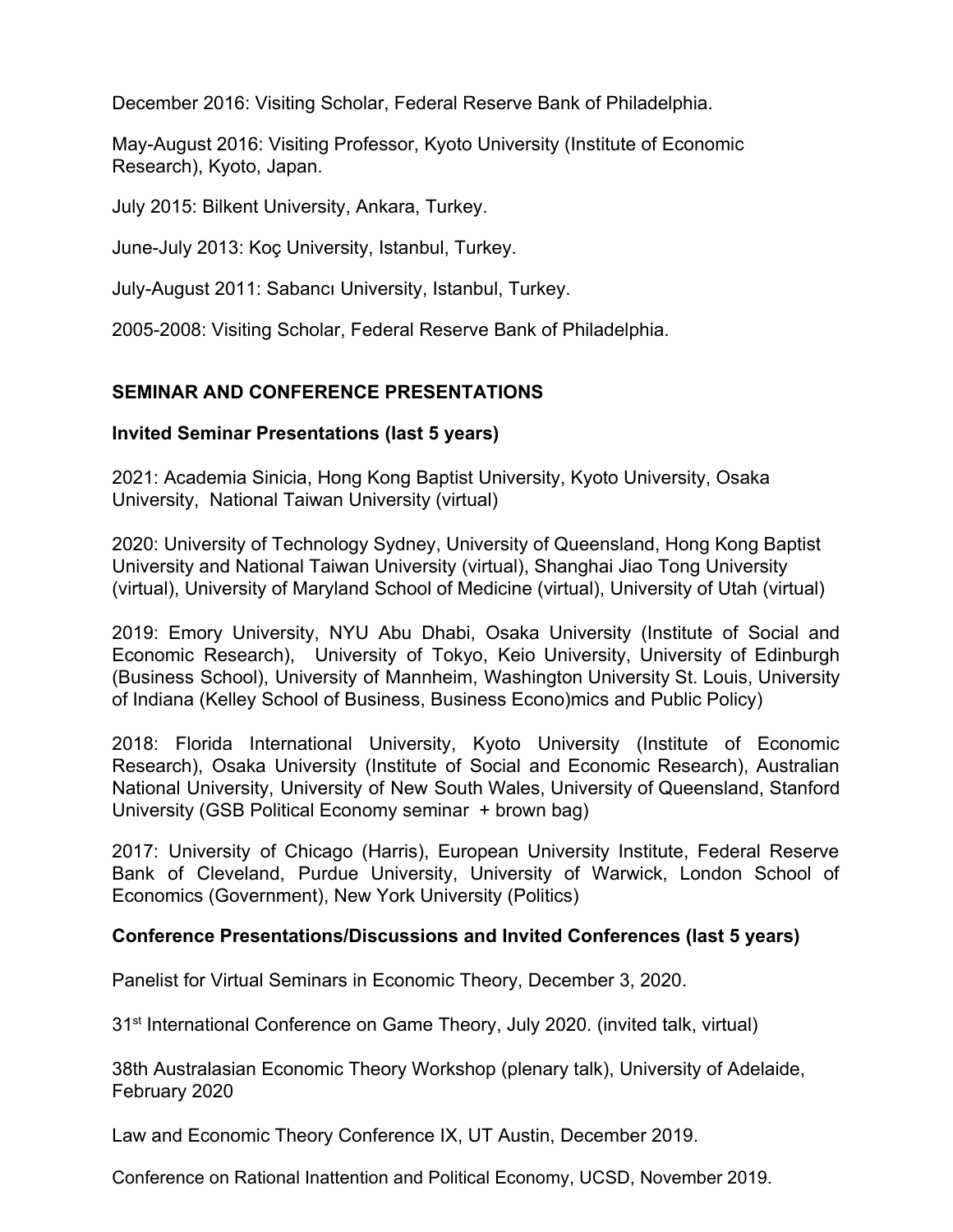26th Annual Conference of the W. Allen Wallis Institute of Political Economy, September 2019.

5th Hitotsubashi Summer Institute, July 2019

2019 Africa Meeting of the Econometric Society, July 2019

3rd Bargaining: Experiments, Empirics, and Theory (BEET) Workshop, BI-Norwegian Business School (keynote speaker), June 2019

POLECONUK Conference, University of Nottingham, June 2019

Barcelona GSE Public and Political Economy Workshop, June 2019

2nd ETH Workshop on Democracy: Theoretical Political Economy, ETH Zurich, June 2019

Toronto Theory Conference, University of Toronto, April 2019.

Madrid Political Economy Workshop (keynote speaker), CUNES, October 2018.

CfPE Conference, University of British Columbia, October 2018.

25th Annual Conference of the W. Allen Wallis Institute of Political Economy, September 2018.

Asian Meetings of the Econometric Society, June 2018.

The 18th Annual SAET Conference, June 2018.

Workshop on Game Theory, Institute for Mathematical Sciences, NUS, June 2018.

Conference on Law & Economics, HKUST, December 2017.

Texas Economic Theory Camp, Texas A&M, October 2017.

24th Annual Conference of the W. Allen Wallis Institute of Political Economy, October 2017.

5th Annual Formal Theory and Comparative Politics Conference, Emory University, September 2017.

Asian Meetings of the Econometric Society, August 2017.

Warwick/Princeton Political Economy Conference, The University of Warwick in Venice, May 2017.

Political Economy Mini-Conference, Emory University, May 2017.

5th CIRPÉE Political Economy Conference, UQAM, April 2017.

University of Houston Political Economy Conference, February 2017.